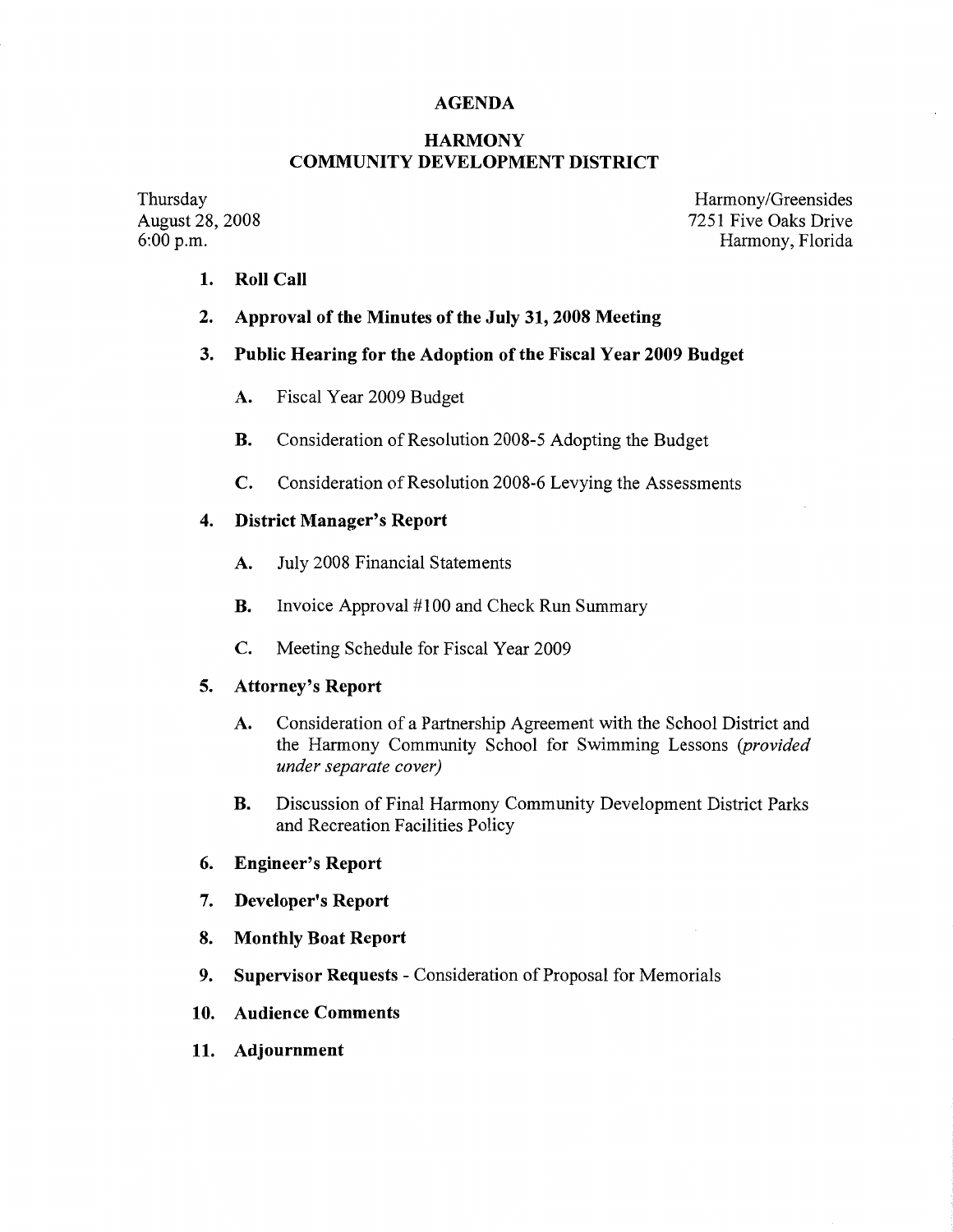# **MINUTES OF MEETING HARMONY COMMUNITY DEVELOPMENT DISTRICT**

The regular meeting of the Board of Supervisors of the Harmony Community Development District was held Thursday, July 31, 2008, at 9:00 a.m. at 7251 Five Oaks Drive, Harmony, Florida.

Present and constituting a quorum were:

| Robert D. Evans | Chairman      |
|-----------------|---------------|
| Greg Golgowski  | Vice Chairman |
| James O'Keefe   | Supervisor    |
| Ken Peach       | Supervisor    |
| Nancy Snyder    | Supervisor    |
|                 |               |

Also present were:

| Gary Moyer                          | Manager: Moyer Management Group          |
|-------------------------------------|------------------------------------------|
| Tim Qualls                          | Attorney: Young, van Assenderp           |
| Rick Gierok                         | Engineer: Miller, Einhouse, Rymer & Boyd |
| <b>Todd Haskett</b>                 | Harmony Development Corporation          |
| <b>Brock Nicholas</b>               | Harmony Development Corporation          |
| Shad Tome                           | Harmony Development Corporation          |
| Brenda Wright                       | Moyer Management Group                   |
| Residents and members of the public |                                          |

## **FIRST ORDER OF BUSINESS**

**Roll Call** 

**Mr.** Evans called the meeting to order at 9:00 a.m.

**Mr.** Evans called the roll and stated a quorum was present for the meeting.

## **SECOND ORDER OF BUSINESS Approval of the Minutes of the June 26, 2008, Regular Meeting**

Mr. Evans reviewed the minutes of the June 26, 2008, regular meeting and asked for any additions, correction, or deletions.

> On MOTION by Mr. O'Keefe, seconded by Mr. Peach, with all in favor, approval was given to the minutes of the June 26, 2008 regular meeting.

**THIRD ORDER OF BUSINESS Public Hearing for an Amendment to Chapter 1, Rule 1.5 of the Harmony CDD Rules of Procedure Relating to Use of Parks and Recreation Facilities** 

Mr. Qualls stated I received some public comments from Ms. Kerul Kassel and Ms.

Snyder since the last meeting that I will review with the Board. On page 3, section 2.5(d)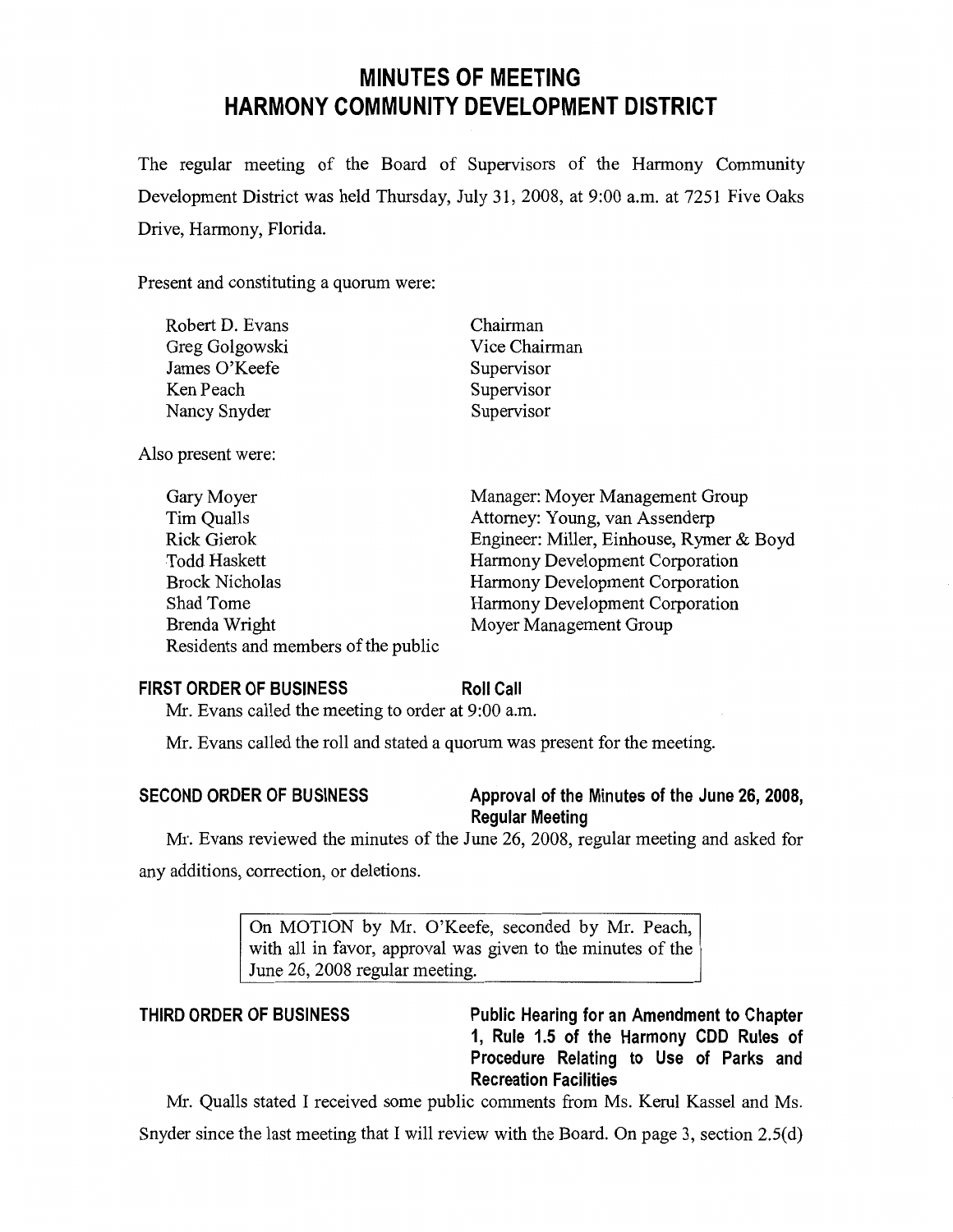is the same as 2.5(b) so we will strike the second one. Both relate to inspection of the boats and what we will do if damage is discovered. Both sections said the same thing but in a slightly different way, and that will only cause confusion. I recommend we strike 2.5(d) in its entirety and leave 2.5(b) as it is. On page 4, section 3.1(k) refers to sightimpaired persons and the suggestion was made to edit this to say that "No animals are allowed in the pool or pool deck area unless service animals as permitted by law." There is a distinction between dogs that help sight-impaired people and service animals, which help any variety of disabled people.

Mr. Golgowski stated we have similar language in the boat section.

Mr. Qualls stated yes, Mr. Golgowski recommended language to prohibit service dogs or any other animals from getting too close to the lake areas for fear of alligators and snakes. Ms. Kassel recommended that we add some language stating the reasons why the District has adopted this rule for no animals near the waterways.

Mr. Moyer stated it is for the health, safety and welfare of the animals.

Mr. Qualls stated on page 5, Ms. Kassel recommended adding a new section that says "Scaling, jumping or climbing upon any facility, equipment or structure is not permitted." That will become section 4.1(k). There was a recommendation from Ms. Snyder in 4.1(a) related to soccer and volleyball facilities to add the basketball facilities.

Ms. Snyder stated in section  $3.1(d)$ , we do not specify an age for children. Is that to be left up to the discretion of the parents?

Mr. Qualls stated I thought the Board determined that it was self explanatory so there will be some discretion involved. I put some items in the comment section that need clarification. Section 4.3 deals with inclement weather and refers to a "District representative" that needs to be defined. It needs to be someone who is onsite who can make this determination. Otherwise, we will take out this section and trust that people know not to swim in a lightning storm.

Mr. Evans asked when you make the determination that someone will decide if it is safe or unsafe to use the facility, are they accepting liability?

Mr. Qualls stated yes, anytime someone makes that decision, they accept some liability, such as if they forget. Keep in mind that the CDD has sovereign immunity that does provide some safeguards. This is a policy decision and I am not sure this section is needed, but that is up to the Board. If you want to keep section 4.3, then a District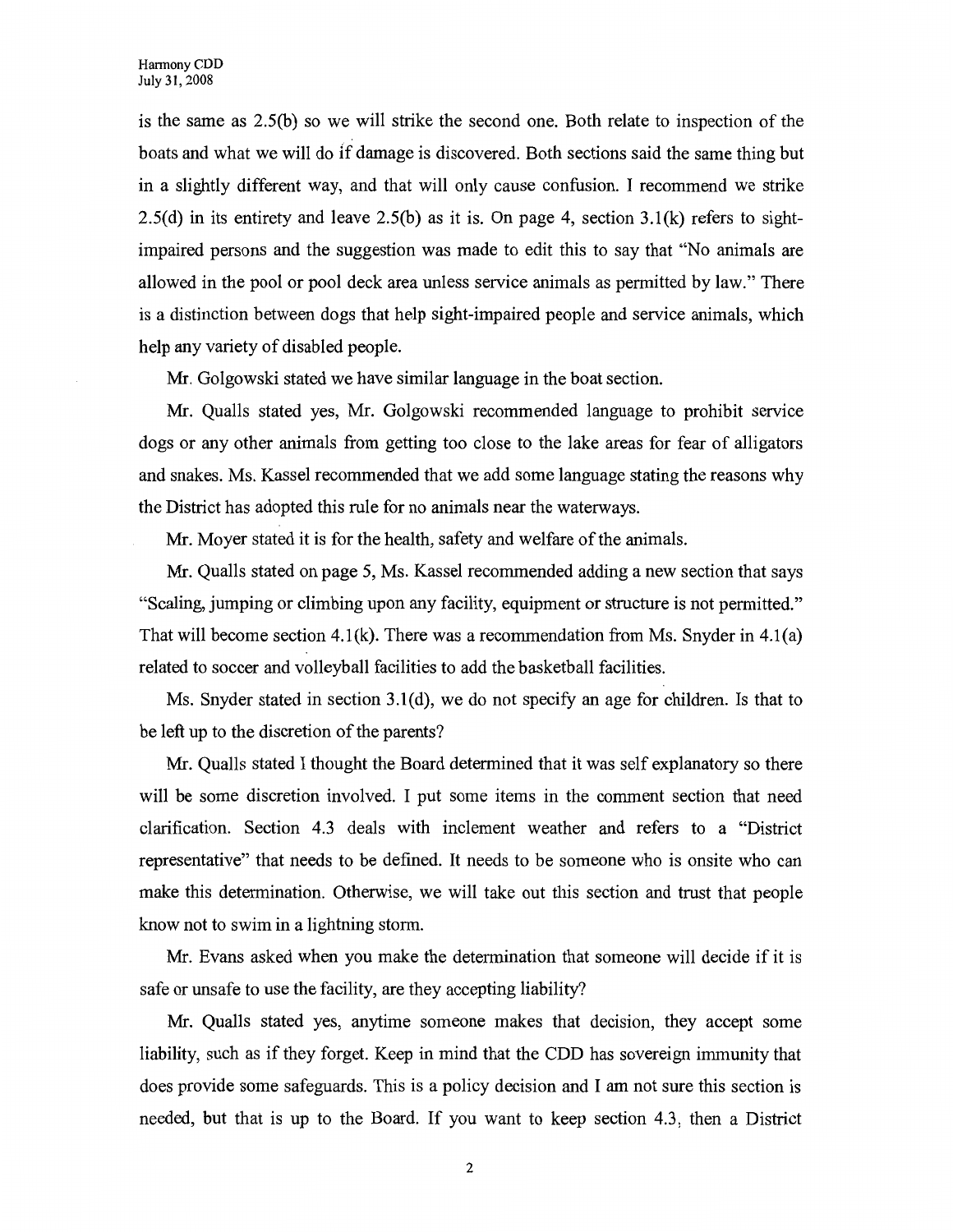Representative needs to be more clearly defined and someone onsite needs to be appointed and a phone number provided for that person.

Mr. Evans stated there is no one onsite who is going to be here on a regular basis who can make that decision. I do not see a need for it right now. There comes a time when you need to use common sense.

Mr. Golgowski stated putting an age in the rule might be restrictive on our part.

Ms. Snyder stated section 2.3 regarding boat deposit refers to section 7.3, which includes some additional conditions and it is not quite what we need for the boats.

Mr. Qualls stated I included it more for the second paragraph relating to the procedure on how the District will handle the deposit. I will copy this paragraph and make it specific to the boat deposit and copy it into that section.

> On MOTION by Ms. Snyder, seconded by Mr. O'Keefe, with all in favor, approval was given to clarify the boat deposit language under section 7.3 and make it specific to boat use under section 2.3.

Mr. Qualls stated section 4.5 refers to inspection of facilities. Who will make the inspection? I do not think we need to get that detailed in these rules as to who will make the inspection, but as we are considering policy to implement these rules, I recommend that be made clear and things are being inspected on a regular basis.

Ms. Snyder stated I think they are. When the church has movies, we get the return of the deposit so someone must inspect it to make sure it is acceptable and there was no damage.

Mr. Haskett stated currently the Development Company reviews those areas now but I cannot say how long that will last.

Mr. Golgowski stated leaving it as it is will allow some flexibility for the Board to designate people from time to time.

Mr. Qualls stated section 3.l(c) refers to an access card. We will need a policy to instruct residents how to obtain an access card. I recommend including in this rule reference to a policy that will be on the website that will instruct people on how to obtain an access card.

Mr. Evans asked does that need to be a policy or just a procedure? That can change as far as locations. Can we just publicize how they go about it?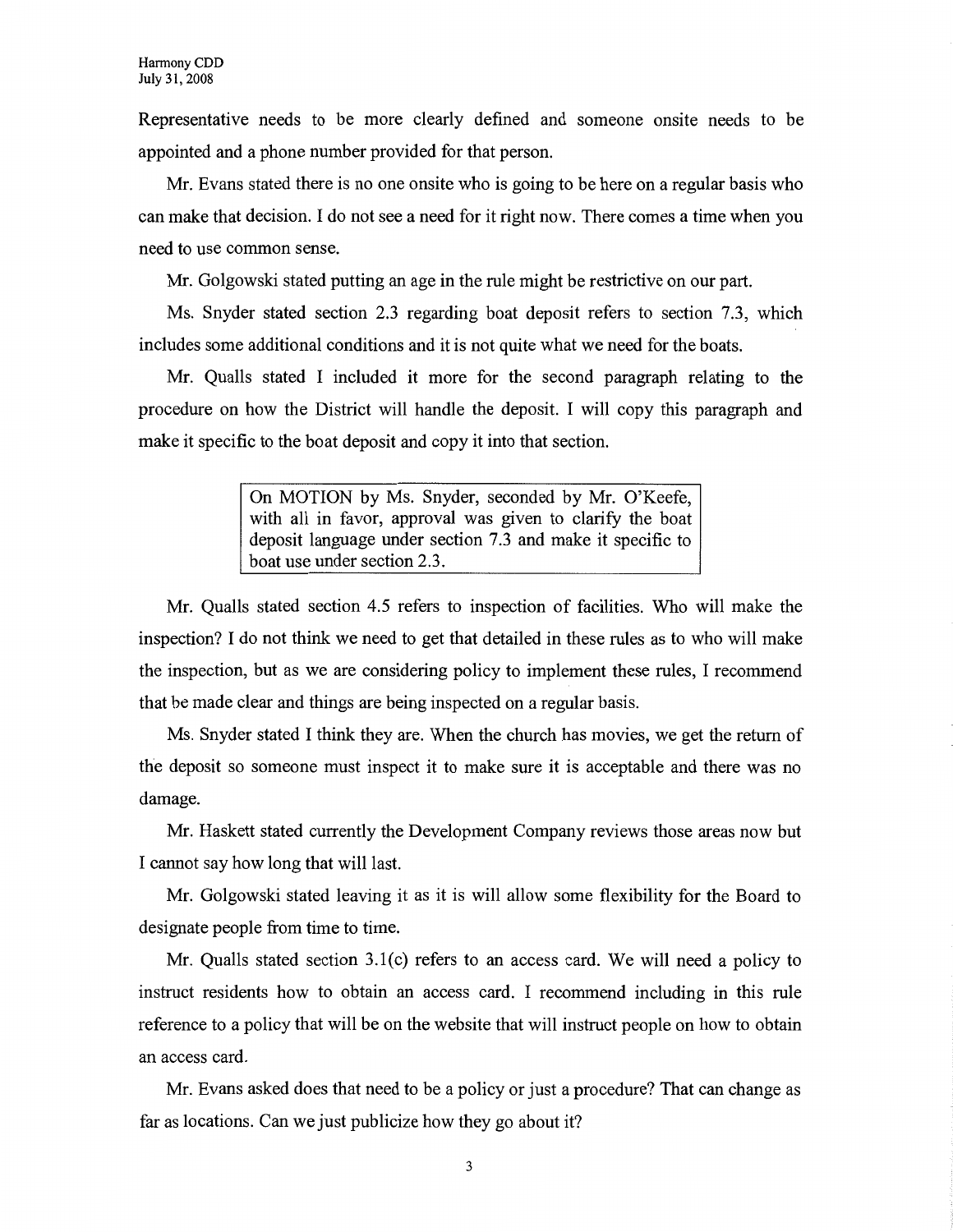Mr. Qualls stated yes, so it is clear to residents on how they get an access card.

Mr. Steve Baruby asked is the access card in lieu of a key for the pool gate?

Mr. Qualls stated if there is a key, that is granting access.

Mr. Evans stated you can amend that to a card and/or a key.

Mr. Tome stated there was a previous discussion about going to an access card versus a key. We can look into that cost as far as initial setup and what the cards may cost.

Mr. Evans stated we are looking at an access mechanism, be it a card or a key. We can discuss that later.

Mr. Baruby stated we were at the pool last month and a woman showed up without a key and she returned with her car's jack handle to break into the gate. We spoke to her and she took off with her kids. It is nice to have rules and access cards but these kinds of things go on.

Mr. Qualls stated I recommend that at the conclusion of the public hearing, the Board adopt these rules subject to changes that were made today.

Mr. Evans stated I will open the public hearing.

Mr. Baruby stated I understand this place is growing, there is increased use of the facilities, and we need more control. At some point I think we can over rule ourselves. The attorney brought up questions on who is going to be the enforcement mechanism, and that is lacking now. If you are going to have rules, you have to enforce them. If you are not going to enforce them, then they do not matter. I think there are a number of people, myself included, who do not use the boats because it is too much hassle to use them. We do not have immediate access. These are District facilities that are paid by the property owners in the community and I do not know how we fix that. I have a concern with excess rules.

Mr. Roy Sampson stated I agree with this gentleman. Sometimes it is hard to get in touch with Mr. Belieff to reserve the boats. Something else needs to be put in place on making reservations. Related to the gates, it is an ongoing problem where you simply pull the gate open. It has been recommended numerous times to be fixed but nothing has been done.

Mr. Baruby stated my comment was not intended to be a knock on Mr. Belieff, but this community used to be a small, quiet place and it is steadily growing and there are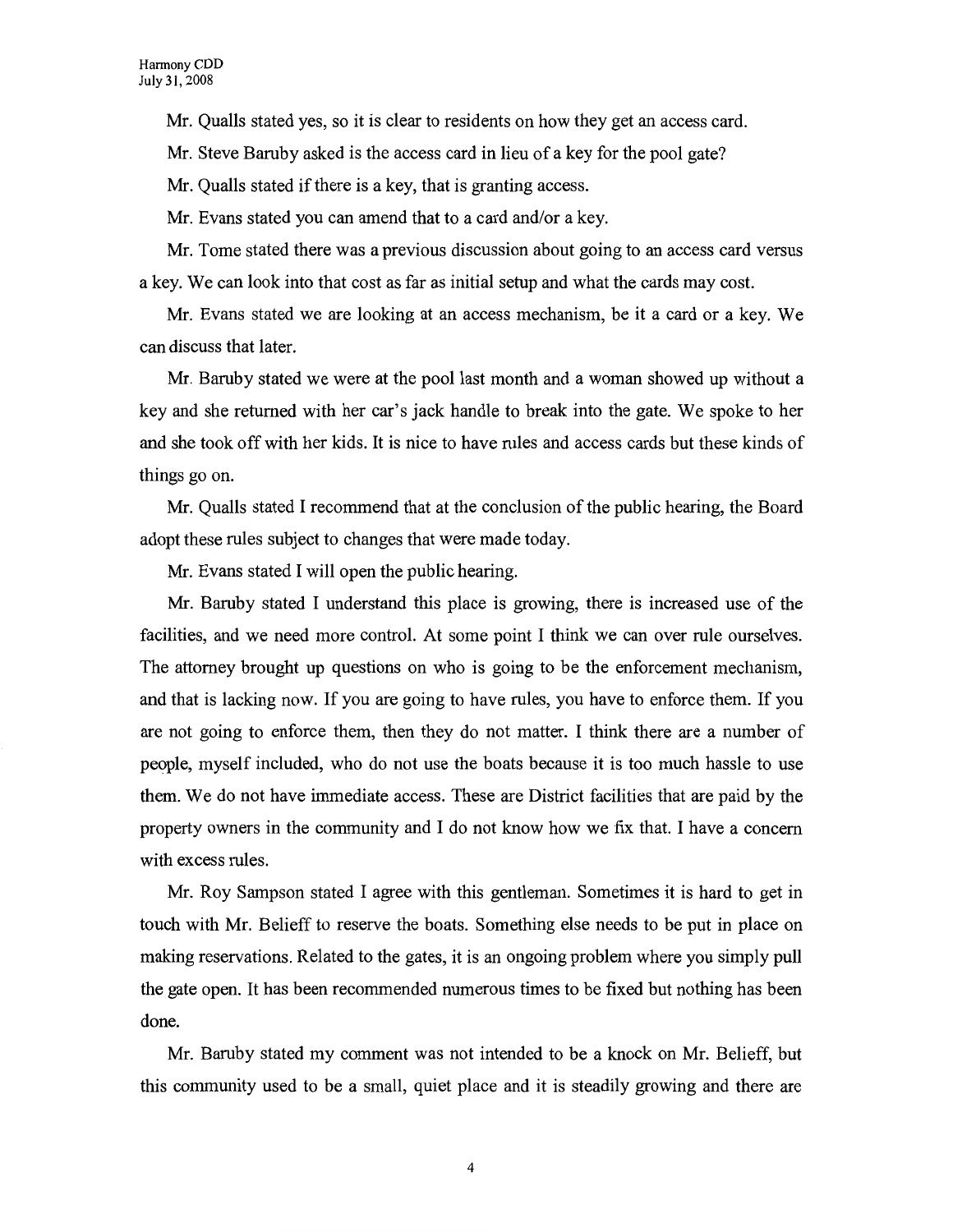more new faces. I do not know what the security cameras cost at the second pool, but

perhaps a camera or two at the main pool facing that gate might be a good deterrent.

Mr. Evans stated I will close the public hearing.

Mr. Moyer asked on the inclement weather discussion, was it the consensus to remove that section?

Mr. Evans stated yes.

On MOTION by Ms. Snyder, seconded by Mr. O'Keefe, with all in favor, approval was given to adopt Chapter 1, Rule 1.5 of the Rules of Procedure relating to use of the parks and recreation facilities, as amended during the previous discussion.

## **FOURTH ORDER OF BUSINESS A. Financial Statements**

## **District Manager's Report**

Mr. Moyer reviewed the financial statements, included in the agenda packet and available for public review in the District Office during normal business hours.

Mr. Peach stated I presume the Home Depot billing was resolved since there was a lot of back and forth on it.

Mr. Golgowski stated yes, it has been resolved. The purchase was made but getting the receipt in the right place was the challenge.

> On MOTION by Mr. Peach, seconded by Mr. Golgowski, with all in favor, approval was given to the financial statements as presented.

## **B. Invoice Approval #99 and Check Run Summary**

Mr. Moyer reviewed the invoices and check summary and requested approval.

On MOTION by Mr. O'Keefe, seconded by Ms. Snyder, with all in favor, approval was given to the invoices as presented.

## **C. Questions and Comments on Revised Fiscal Year 2009 Budget**

Mr. Moyer stated in preparation for our budget hearing next month, Mr. Golgowski requested that we retain the services of a company to monitor our irrigation use and adjust the timers and the computer as necessary. That proposal is in the amount of \$3,200. We believe we can reduce the irrigation side of our budget by a similar amount so the net effect will be zero.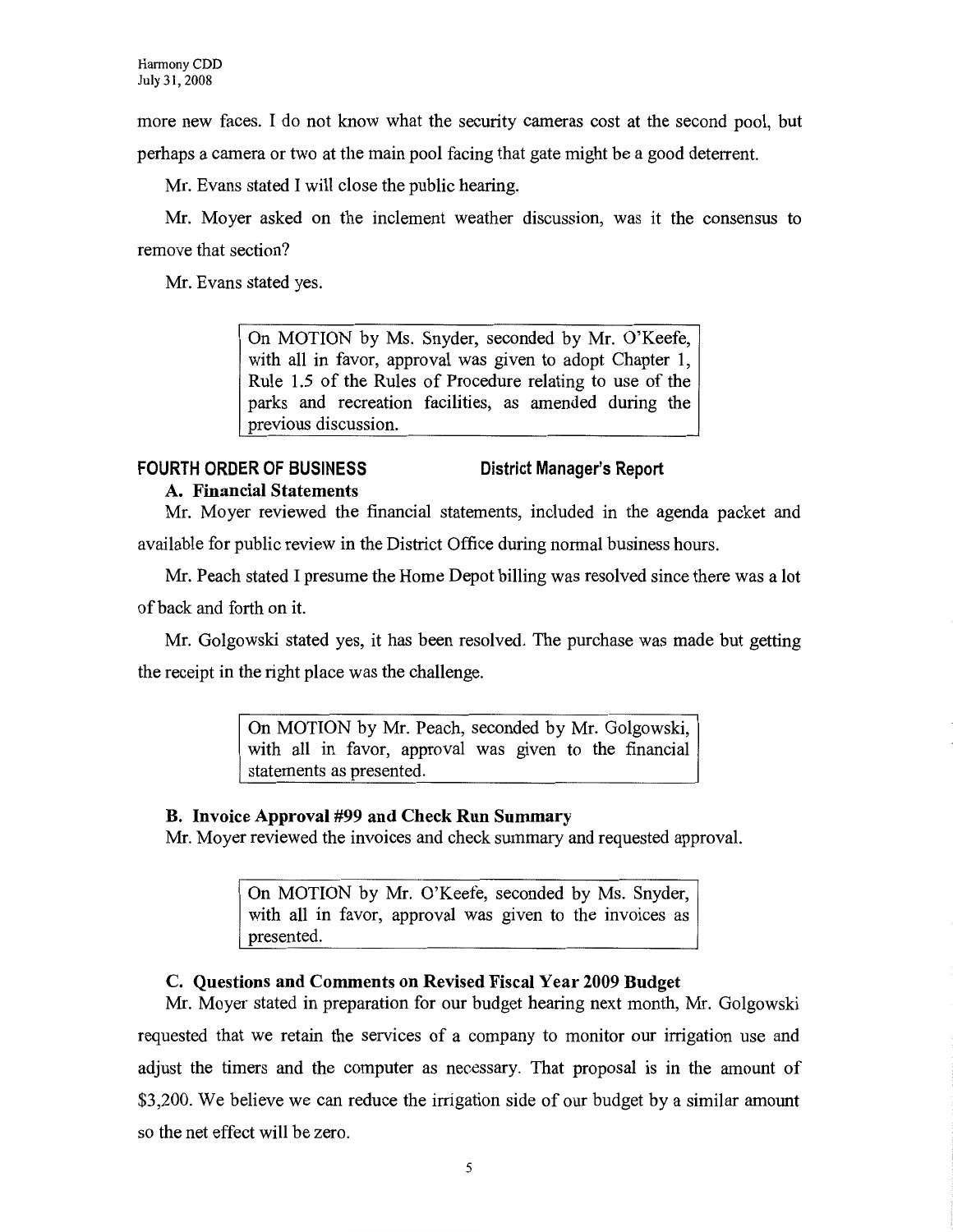Mr. Evans stated we can take funds from miscellaneous services under the landscape category to pay for the monitoring and the savings will show up in the irrigation line item.

Mr. Moyer stated the hearing is at 6:00 p.m. next month.

## **D. Consideration of Engagement Letter with Grau & Associates to Perform the Audit for Fiscal Year 2008**

Mr. Moyer reviewed the engagement letter with Grau & Associates to perform the audit for fiscal year 2008 in the amount of \$15,500. This has been budgeted in the fiscal year 2009 budget.

Mr. Evans asked what is the scope of the audit? I understand it is very thorough. They review the operation and maintenance budget as well as debt service.

Mr. Moyer stated they also review the capital projects budget. They will make the necessary tests to make sure the materials that we provide as District management to the auditor as of September 30 fairly represents the financial position of the District at that time. They are obligated to do whatever it takes to make sure they are comfortable that those financial statements are accurate and correct. On a governmental audit, they are also required under the rules of the Auditor General and Chapter 218, Florida Statutes, to look at whether we have complied with rules, laws, ordinances, and trust indentures that they call compliance. They will perform any necessary investigations or tests they feel are necessary to opine on that. They will opine if there are any material weaknesses on internal controls over financial reporting. They will test to see if the District is in a state of financial emergency, as defined in Chapter 218, Florida Statutes, so you are correct that it is a very thorough review.

Mr. Evans stated it is very specific as to guidelines that are established by Statute.

Mr. Moyer stated that is correct.

Mr. Peach stated I believe we have used Grau for the entire history of the District. Do we check periodically to see if there is another provider of this service?

Mr. Moyer stated the board may want to go through a process that tells the Board how to go about soliciting auditing services. You appoint an auditing committee, and you usually appoint yourselves as that committee. We will solicit request for proposals, RFP, and unlike engineering services, we can ask for a price but that cannot be the sole determining factor. You need to look at the personnel, the timeliness of past audits,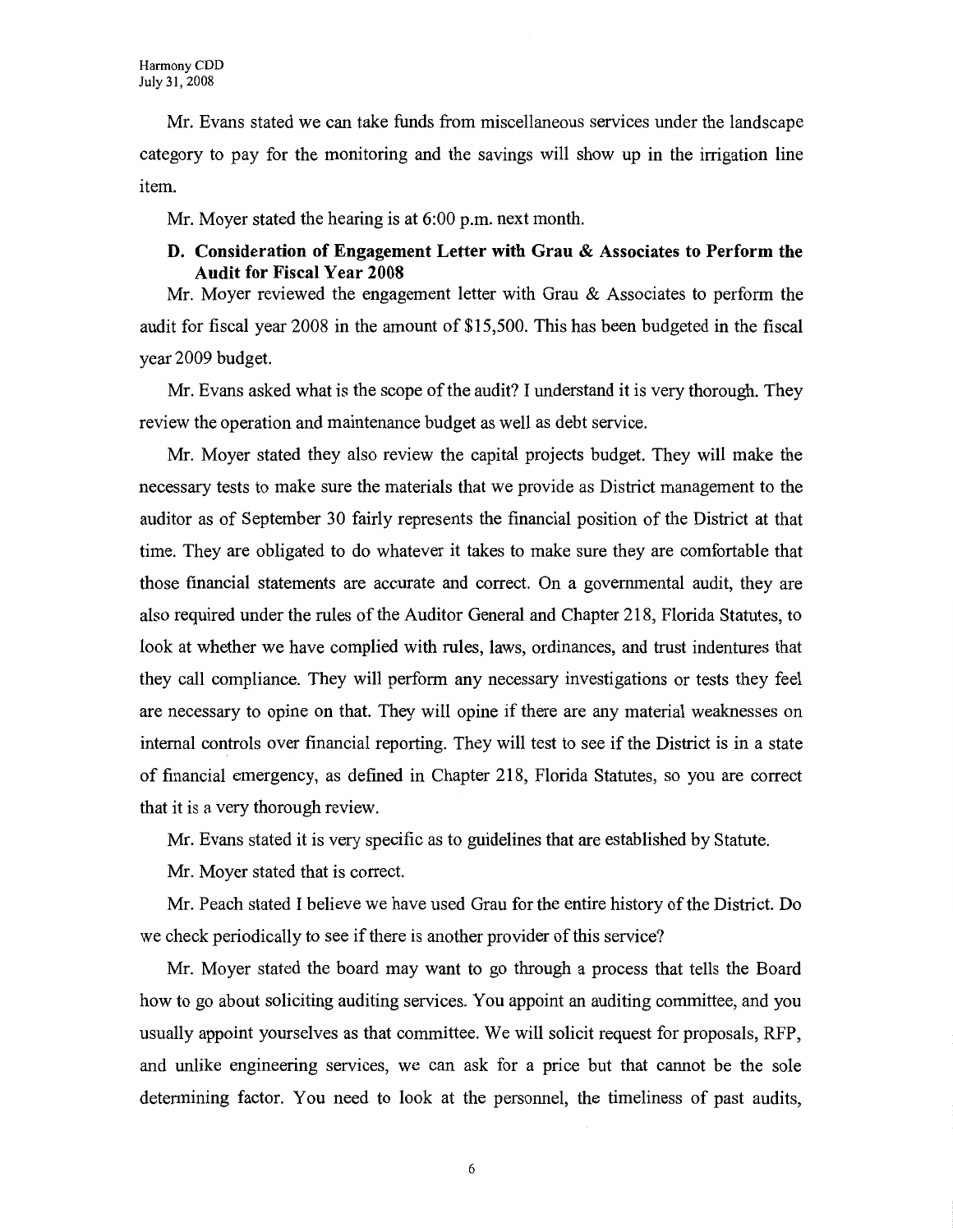whether they are qualified to do these types of audits, and things of that nature. You will score them and enter into a contract with the firm you think is the most qualified auditor.

Mr. Peach stated for the next audit, we might want to consider that.

Mr. Evans stated having been the Chairman of another CDD, we just did that process. We interviewed several firms and at the conclusion, we ended up with the same firm.

> On MOTION by Mr. Golgowski, seconded by Mr. O'Keefe, with all in favor, approval was given to the engagement letter with Grau & Associates to perform the audit for fiscal year 2008 in the amount of \$15,500.

### **E. Quorum for August Meeting**

Mr. Moyer stated this is just a reminder that for the next meeting, we will need Mr. Evans, Mr. Peach and Mr. Golgowski since Mr. O'Keefe and Ms. Snyder will be traveling.

## FIFTH ORDER OF BUSINESS **Attorney's Report**

Mr. Qualls stated I received a call from a resident a couple weeks ago discussing the fact that this resident is trying to get some funds together to make a donation to put on District property. I told her this was a District policy decision. I discussed this with Mr. van Assenderp, a partner in the firm, there is nothing in the Statutes to prohibit that. This Board has always been very thorough and thoughtful when considering setting a precedent. Even though I know there is always peace and harmony in this neighborhood, I think there is the potential that feelings can get hurt if one item is donated and accepted and someone else's is not. In keeping with this District's current precedent, if this comes up today or at a future meeting, that the Board considers adopting some guidelines or policy on what kinds of things will be acceptable for donations and how this will fit into the District's purpose of maintaining infrastructure, to make sure these items are maintained and safe for the public.

## **SIXTH ORDER OF BUSINESS Engineer's Report**

Mr. Gierok stated we are in the final permitting for the design of parcel F. We had to adjust the proposed setbacks and sidewalks along the gas easement in response to comments made by Osceola County. We respectfully request the Board's approval authorizing the Chairman to sign all the necessary documents as they relate to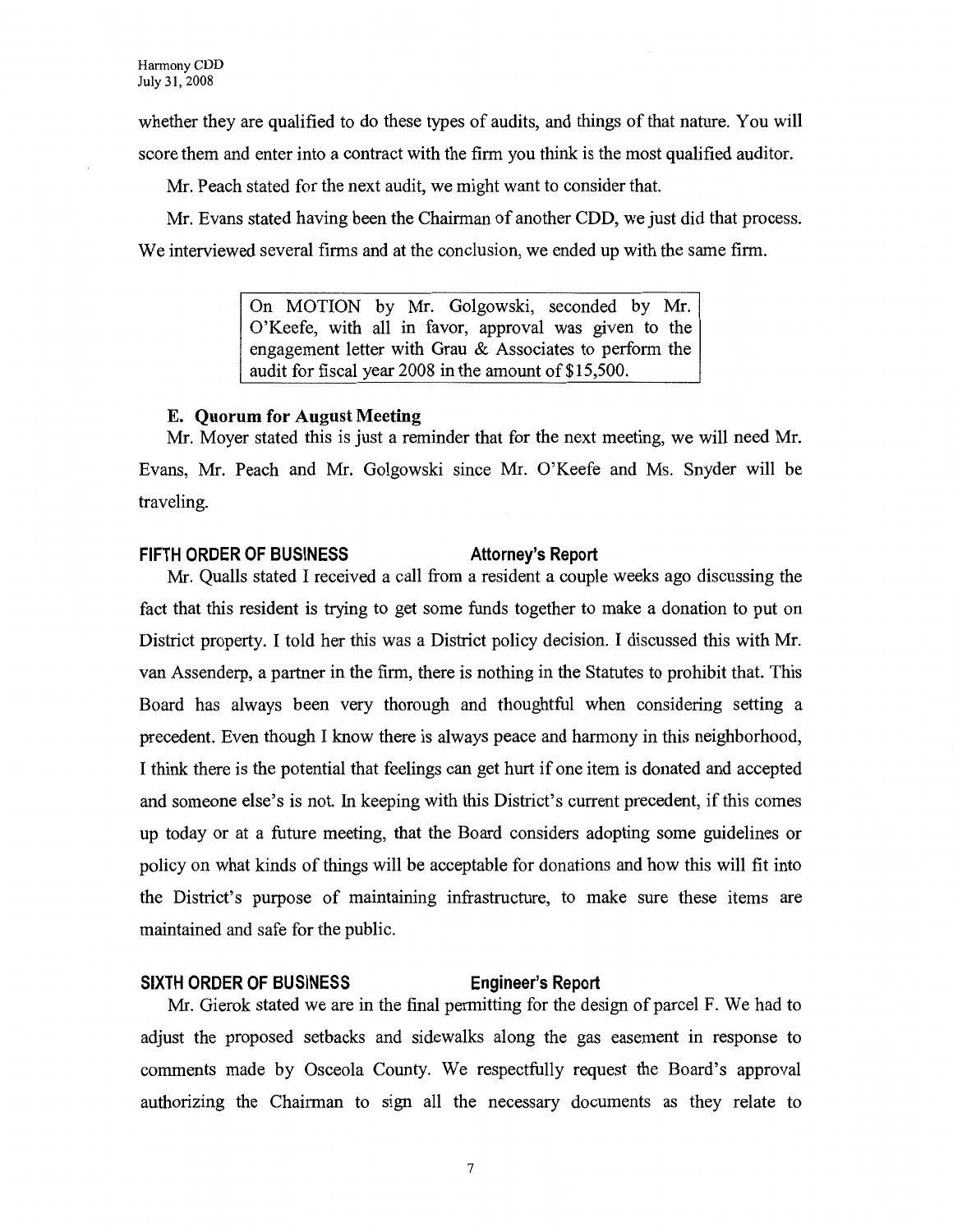reconfiguring the open space and the proposed sidewalks adjacent and parallel to the gas easement. This action will allow us to incorporate the County's requested change.

Mr. Evans stated these are for the alignment of future sidewalks that you are looking to run parallel to the gas easement for future improvements.

Mr. Gierok stated yes.

Mr. Golgowski asked will the total open space stay the same?

Mr. Gierok stated the open space that will be dedicated to the District will be in excess of what will be transferred.

Mr. Evans stated it will be an increase but you are modifying that plan, which provides for additional open space, to accommodate for the realignment of the sidewalk and comments from the County as you go through the permitting process for parcel F.

Mr. Peach asked if we do not do this, we would not get County approval?

Mr. Gierok stated that is correct.

On MOTION by Mr. Peach, seconded by Mr. Golgowski, with all in favor, approval was given to authorizing the Chairman to sign all necessary documents related to permitting for parcel F, as described.

#### **SEVENTH ORDER OF BUSINESS Developer's Report**

Mr. Tome stated the annex school will be abandoned and dismantled since the new community school will open next month. We are trying to reuse any element that has value and can be used somewhere else in the community, one of which is the clock tower that sits in front of the main building as you approach the annexed school. We feel like there is an opportunity to use the clock tower for a second bat house. One thing that was a great attraction at the Dark Sky Festival was the bats that came out close to dusk. Mr. Golgowski believes there are 500 bats living in that house. It is unique and they also provide a service to the community since it has been proven that bats eat mosquitoes. After looking at many locations, we recommend Longshore Park next to the tree line at Buck Lake behind the new community school. The Development Company will pay for the cost of installation as a donation to District. We think there is some great education that can come with this. There is some outfitting that needs to be done underneath the covered area to make it more bat friendly. There could potentially be thousands in this new bat house. We would like to donate it to the District.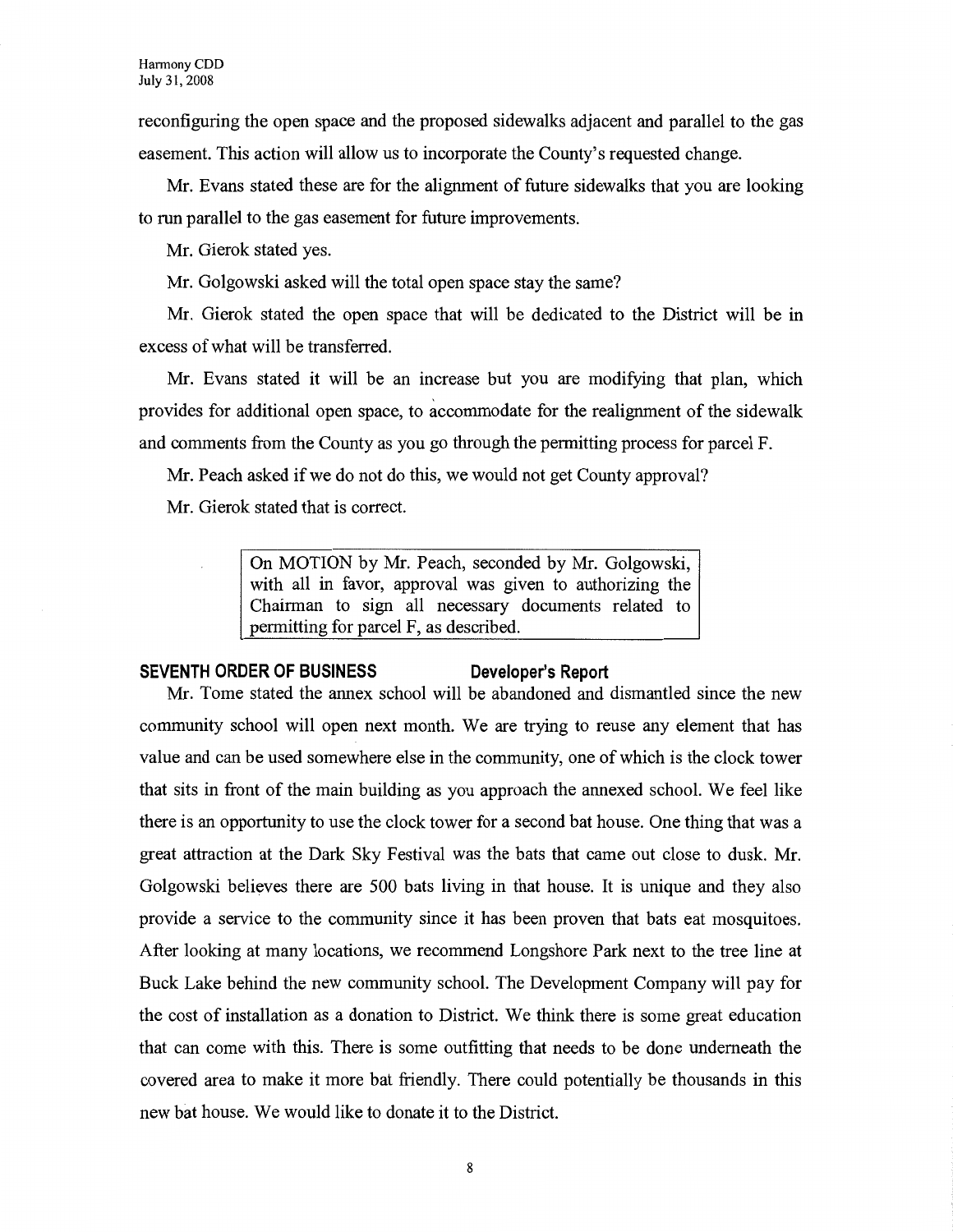Mr. Peach asked are we ok regarding the residents who live near there? The other one is in an undeveloped area. Have we talked with neighbors about that?

Mr. Mark LeMenager stated my home is in this area, and anything that keeps mosquitoes away is fine with me.

Ms. Gin McGinnis stated I think it is a great idea.

Mr. Baruby stated I thought the new park with all the facilities was a waste of money when you proposed it, but there are people out there every day. Adding this will continue to expand the facility. There is another covered pavilion at school. Is it moveable?

Mr. Tome stated we looked into that and it would be the same cost to rebuild it but we will explore that because we hate to see it go to waste.

Mr. Baruby stated there is a severe lack of shade in that whole park. It is not a big structure but it would be a shame to throw it away.

Mr. Tome stated if it is not feasible to move it, we may leave it in its current location to be used for activities, whether for shade or other activities. We will figure out a way to use it.

Mr. Baruby asked is that school property intended to be an open park area?

Mr. Tome stated it is a commercial tract that has a future potential use of some sort, not for a park.

Mr. Haskett stated I want to point out that if it is left there, it will be temporary until such time as we need to remove it.

Mr. Carl Fsadni asked are the trailers being returned or what will happen to them?

Mr. Tome stated the School District will most likely dismantle several of them because of costs associated with returning them back to the leasing company and also because of the condition they are currently in. Others will be returned. The School District is responsible to do that but they have been waiting until closer to the opening of the next school year.

Mr. Fsadni stated Camp Spirit is looking for a trailer because they have no place that is air conditioned.

Mr. Tome stated they are the School District's trailers and it is their responsibility to remove those off the property. There is also a monthly cost associated with leasing the trailers. Camp Spirit did get a trailer a few weeks ago that does have air conditioning.

9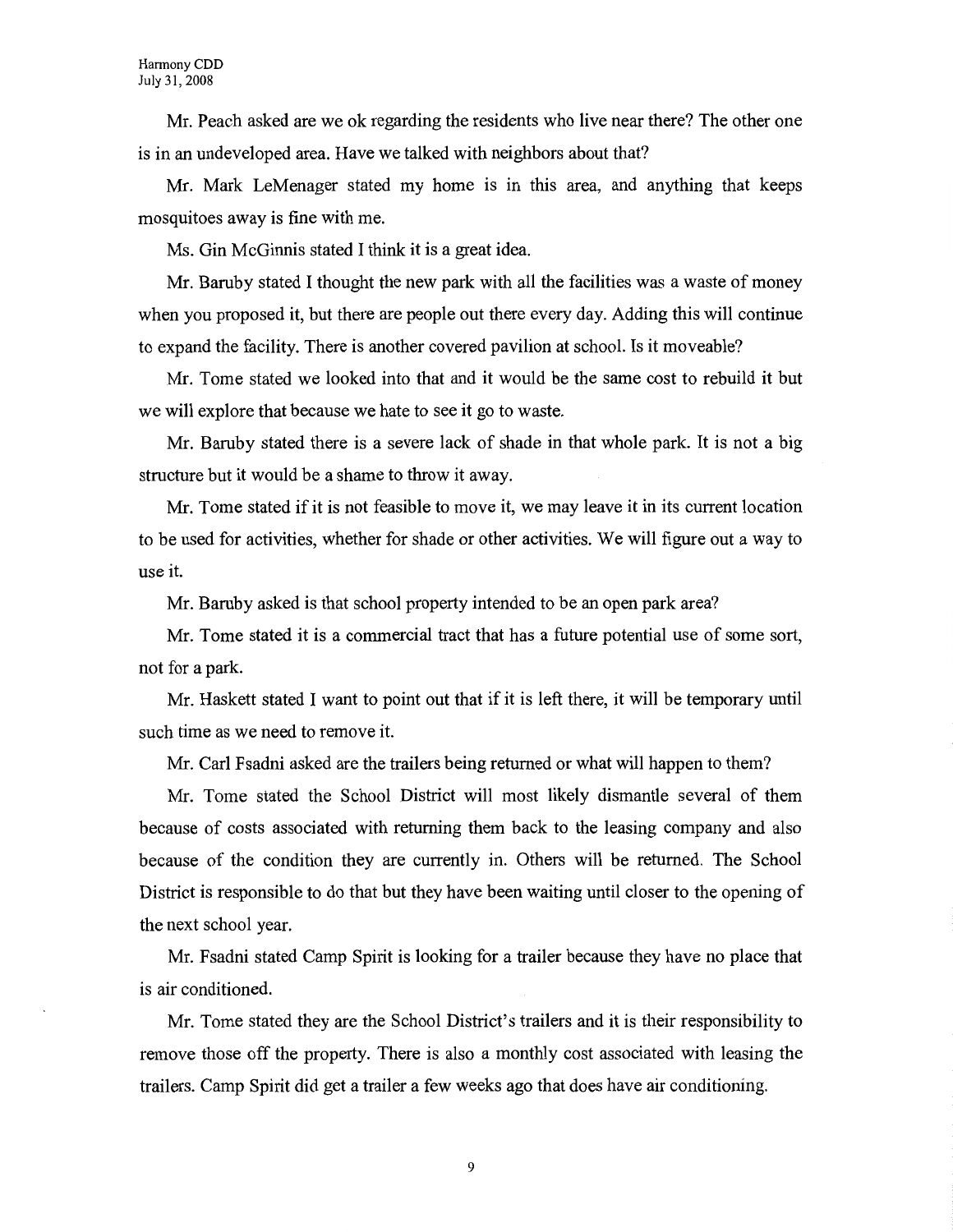On MOTION by Mr. Peach, seconded by Mr. O'Keefe, with all in favor, approval was given to the installation of the bat tower, as described.

Mr. Haskett stated one of the home owners raised the issue of a security camera for the swim club. I have a proposal for \$4,800, which is the same cost that we spent for Ashley Park. I have looked into some web-based systems that may reduce the cost of installing wires and DVR, but I need direction from the Board if you want to install cameras in this fiscal year or a future budget year. There have been some instances at the swim club and they have been a deterrent at the other pools. I think it will result in a cost savings to the District in the long run.

Mr. Evans stated we put in a camera at the dock and one at Ashley Park. Has there been a noticeable decline in mischievous activity?

Mr. Haskett stated yes, definitely at Buck Lake. Vandalism has gone away for the most part.

Mr. Tome stated as the initial point of contact, I do receive emails from the management company, sometimes one or two a month, of situations where there has been some light vandalism, sometimes as simple as furniture in the pool or over the fence. There have been recommendations from multiple residents.

Mr. Evans asked do you have a proposal for recommendation or are you still evaluating those proposals?

Mr. Haskett stated I have a proposal from Wired for Tomorrow, who did Ashley Park pool but I would like to bring a couple proposals and equipment changes to you next month.

Mr. Evans stated if they have been effective in the other two locations, I think it will be a good addition.

Ms. Snyder asked can they be wired into same computer?

Mr. Haskett stated they are all web based but you need a broad band connection. I am looking into a OSI access for the cameras at Buck Lake. Some of the proposals I received for running a utility line for cable or phone was \$3,800 just for installation of the line, plus it would be in an area for future development. I would like to see if the Board is interested in broad band at Ashley Park and the swim club. I think the commercial price is \$99 per month or less based on what the Development Company pays for some broad band connections. It will give the District Manager or Supervisors the ability to go online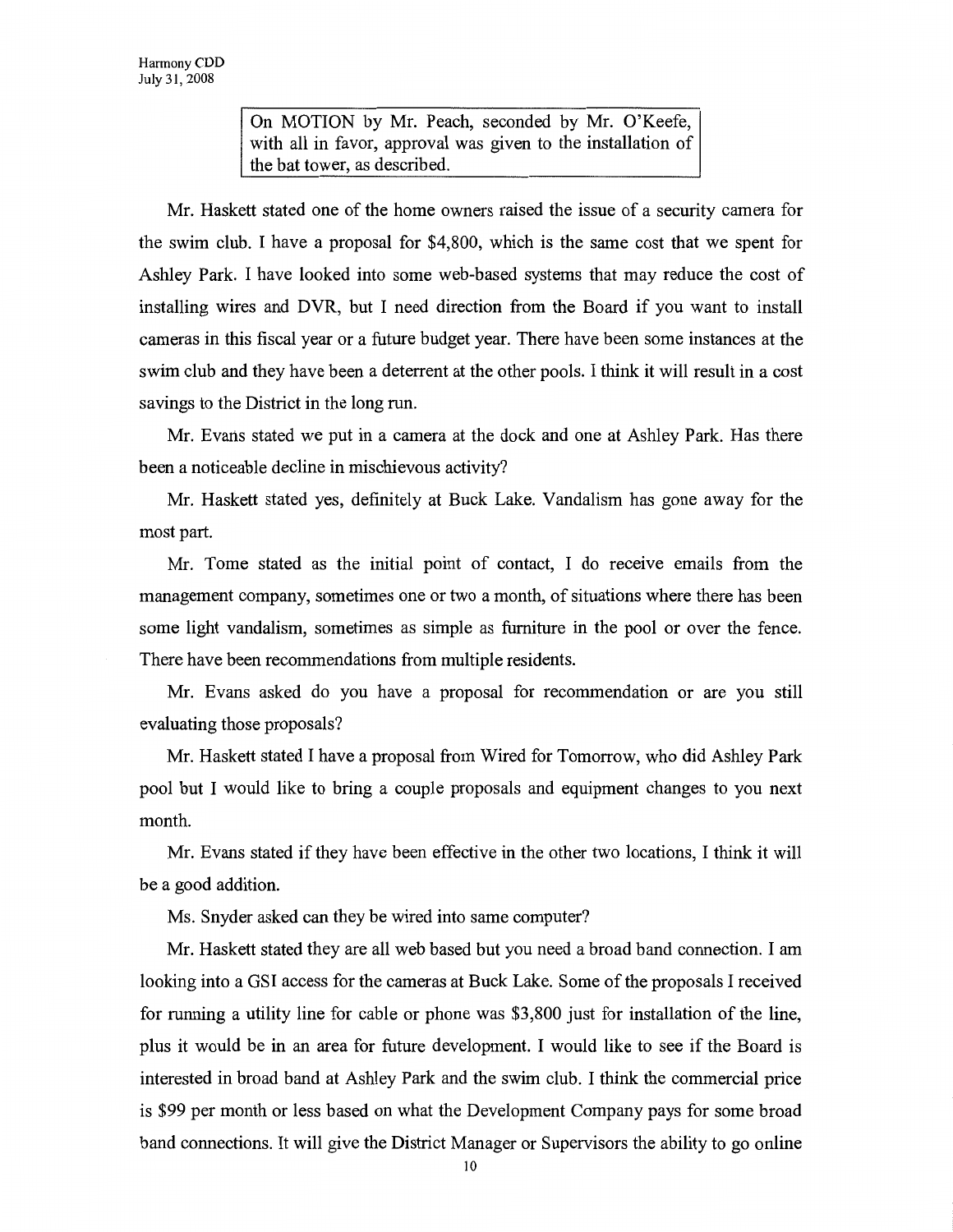with an access code and see what the cameras are doing. We can have different levels of access so residents can access it but without being able to change anything.

Mr. Peach stated it does not sound like a lot of money for those installations. Since we are adopting the budget next month, do we need to factor that into the budget? It will be \$1,200 for the year.

Mr. Haskett stated it can probably be included with some other budget line items.

Mr. Evans stated we can address it more once we have more information. The budget is very tight next year.

#### **EIGHTH ORDER OF BUSINESS Monthly Boat Report**

Mr. Golgowski reviewed the monthly boat report as contained in the agenda package and is available for public review in the District Office during normal business hours.

### **NINTH ORDER OF BUSINESS Supervisor Requests**

Mr. Golgowski stated there is an informal group called the Conservation Cafe that meets monthly to do conservation-related activities, and they are requesting endorsement of a project to raise funds and purchase a purple marten birdhouse to place on a pole along the pipeline behind the Cat Brier dog park by the pond. It is in an out-of-the-way area, so it will not be visually intrusive, but there will be some maintenance associated with it. I hope they are willing to assume that maintenance obligation but they asked for permission to install such a structure on District property. We have one existing on the property now behind the cart barn pond, and this will be similar to what we have in place now.

Mr. Evans stated I think it is excellent idea. Are there other locations that would be suitable in addition to that?

Mr. Golgowski stated yes. We have a lot of ponds and open areas.

Mr. Peach asked who maintains the current one now?

Mr. Golgowski it is maintained infrequently by Development staff, perhaps once every couple years, if even that often.

Mr. Peach stated it is relatively maintenance free so this group could keep an eye on it?

Mr. Baruby asked how big is this house?

Mr. Golgowski stated the one we have now is a box about two feet by three feet and it stands on a pole about ten feet in the air.

11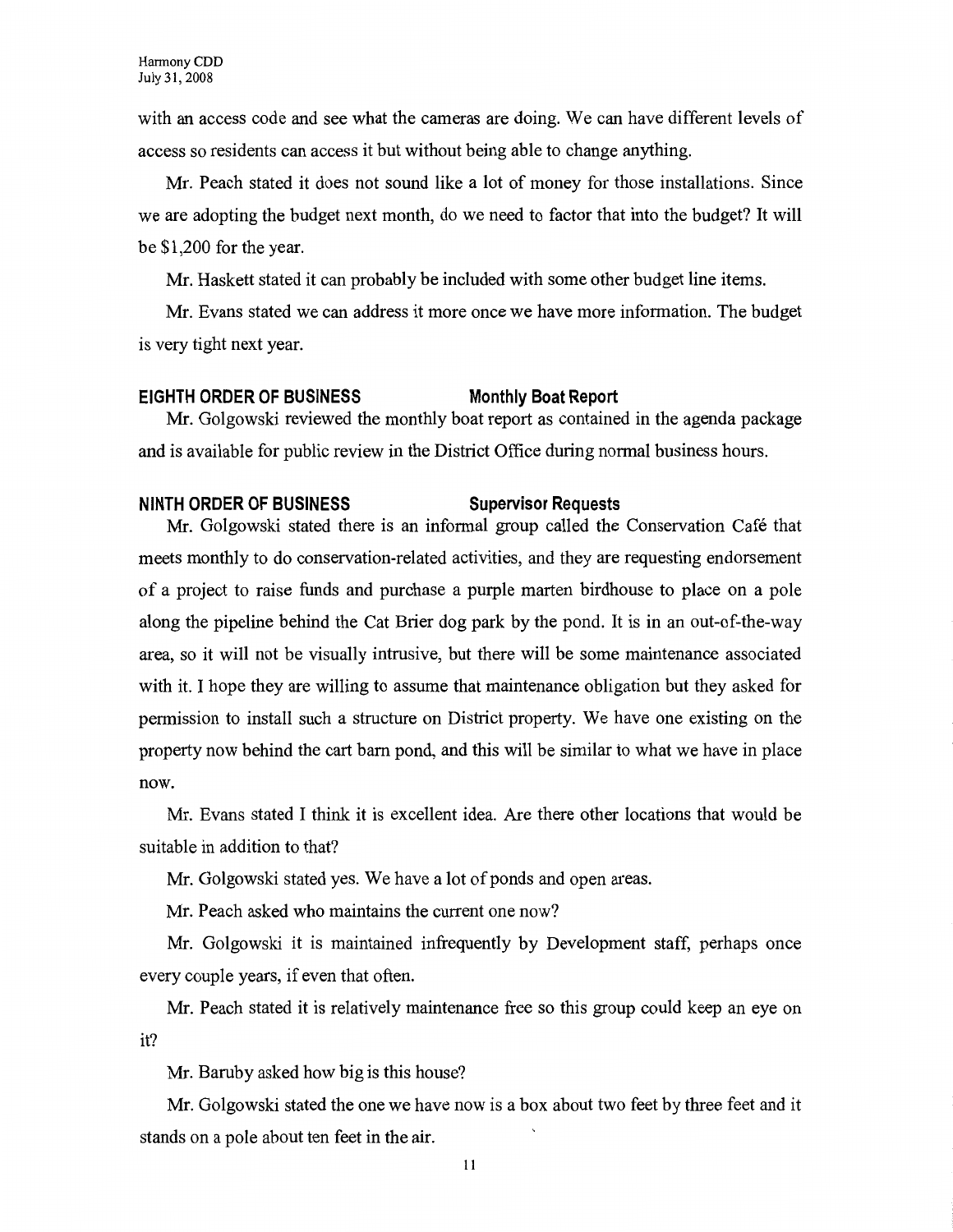Mr. Evans stated it is about 3 cubic feet.

MOTION by Mr. O'Keefe, seconded by Ms. Snyder, with all in favor, approval was given to the purple marten house project requested by the Conservation Cafe.

Mr. Golgowski stated I had a request for the idea of a memorial. One of the Harmony residents passed away this past month and the family would like to solicit donations for the purchase of a park bench, identical in style to what we have in the community now, for placement in the Cat Brier dog park and marked with a small plaque indicating it is a memorial. This would require mounting the bench on a slab of concrete, as we have done with other benches, but I do not think that is a major cost item. Maintenance long term is pretty light as it has been with the other benches.

Ms. Snyder stated there will be a fund raiser for that next Wednesday at Ms. Kassel's house. I am certain the financial costs will be completely covered.

Mr. Evans stated my condolences to the family for their loss. In my role for the District, I have concerns that we establish a precedent by establishing memorials for various residents. Going forward, if we allow for one, we will receive future requests. As Mr. Qualls mentioned earlier, it may be statues or artwork or something else like that and it is a very delicate situation. I am hesitant to start setting a precedent by allowing private memorials on public property.

Mr. Peach stated we set aside a component of the budget many years ago for the parks and functions and fixtures around the community. Is there an ability for District to receive contributions that can go into that line item? Then the Board can decide to spend that money as we need additional benches or artwork.

Mr. Evans stated we are talking about two different things. Someone wants to donate a facility. People raised money for the components of the dog park and that is a wonderful contribution. When you make a donation that includes a memorial plaque for someone, we are setting a precedent. I think it is a wonderful idea, but I am guarded that we are establishing a precedent going forward.

Mr. Baruby stated in a former association that I was involved with, we ran into the same situation. It started with two simple pieces in the neighborhood, and then a family decided they wanted a more elaborate memorial and we ended up with a three-foot statue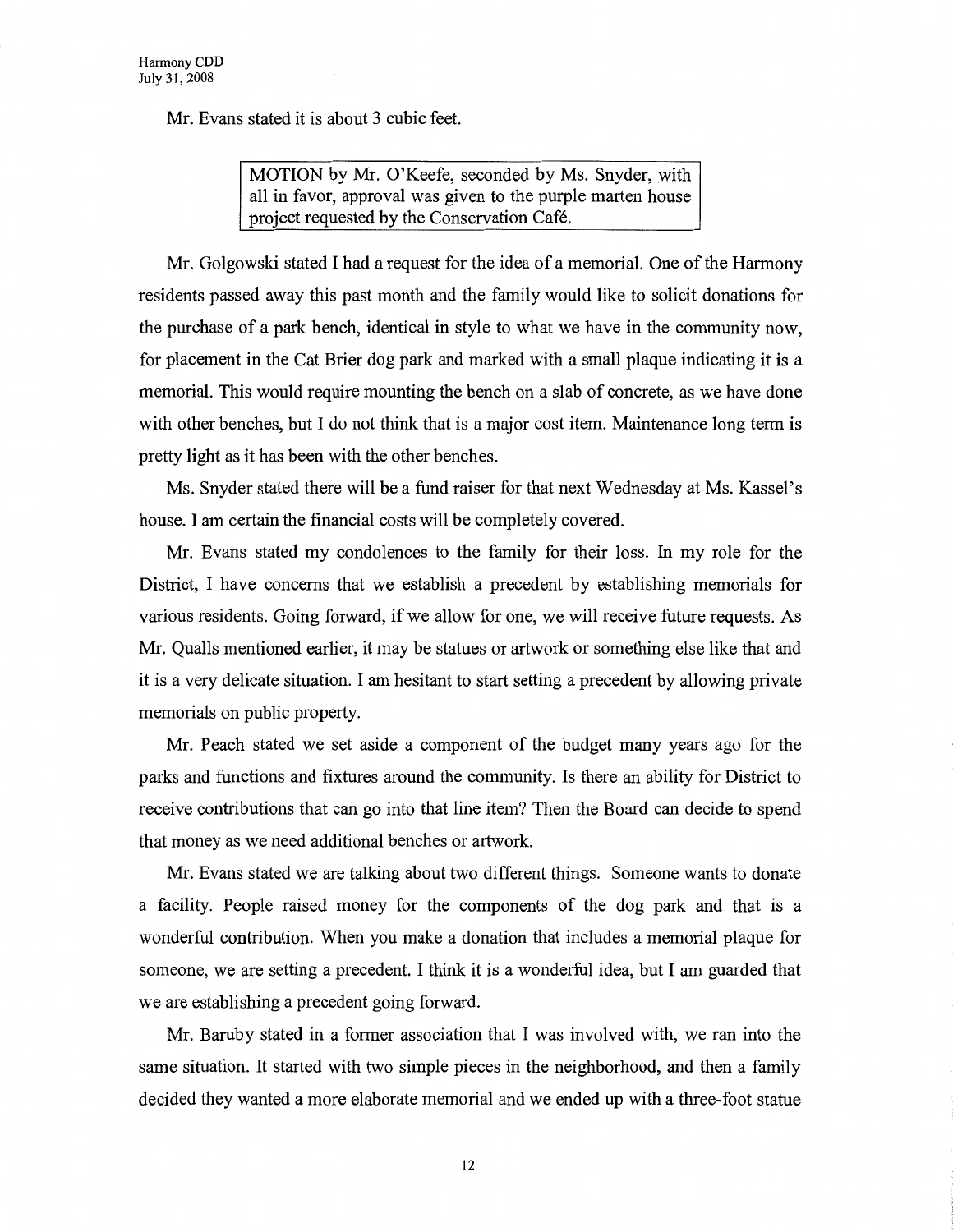of the Virgin Mary encased in a cast iron bathtub. It will get out of control. I understand the sensitivity of the situation.

Mr. Evans stated I think the recommendation is very admirable and honorable in honoring a lost family member. However, I do not know this is the appropriate place because we are establishing a new set of guidelines when you set private memorials on public property.

Mr. Peach stated in a non-profit hospital I worked for, we established one location for memorial gifts that were received, so it was not all around the hospital. I was thinking about the ability to receive financial donations for public facilities, such as benches or art, and have one central location in the community. That way we are not marking everything and the District can decide how those dollars are used, whether it is a bench or another boat. It gives people the opportunity to give back to the community without tying it to something, and it gives the District control over what it is. The key is having a central marking somewhere. Can the District receive a contribution like that?

Mr. Moyer stated yes.

Mr. Evans stated I like the idea. It provides for the avenue. It provides for greater control. It avoids the situation Mr. Baruby described. I suggest that you explore that opportunity.

Mr. Tome stated the Development Company as a team can explore that and come up with a recommendation regarding size and material so that it stays in concert with the current architectural patterns in the community.

Mr. Evans stated once we receive that proposal, we can act upon the location and style.

Mr. Peach stated I think all we are talking about is how you recognize those contributions. Beyond that, it is up to the District to determine where the money is spent. I am referring to the recognition piece of this.

## **TENTH ORDER OF BUSINESS Audience Comments**

Mr. Kevin Riley stated I usually go to the pool two to three days a week and there is much more vandalism at the swim club than is recognized. I absolutely agree with having the cameras. Someone has to go in and clean it up and it is a great way to identify those people, whether it is a resident or someone from outside Harmony.

Mr. Carl Fsadni asked has a vendor already been chosen?